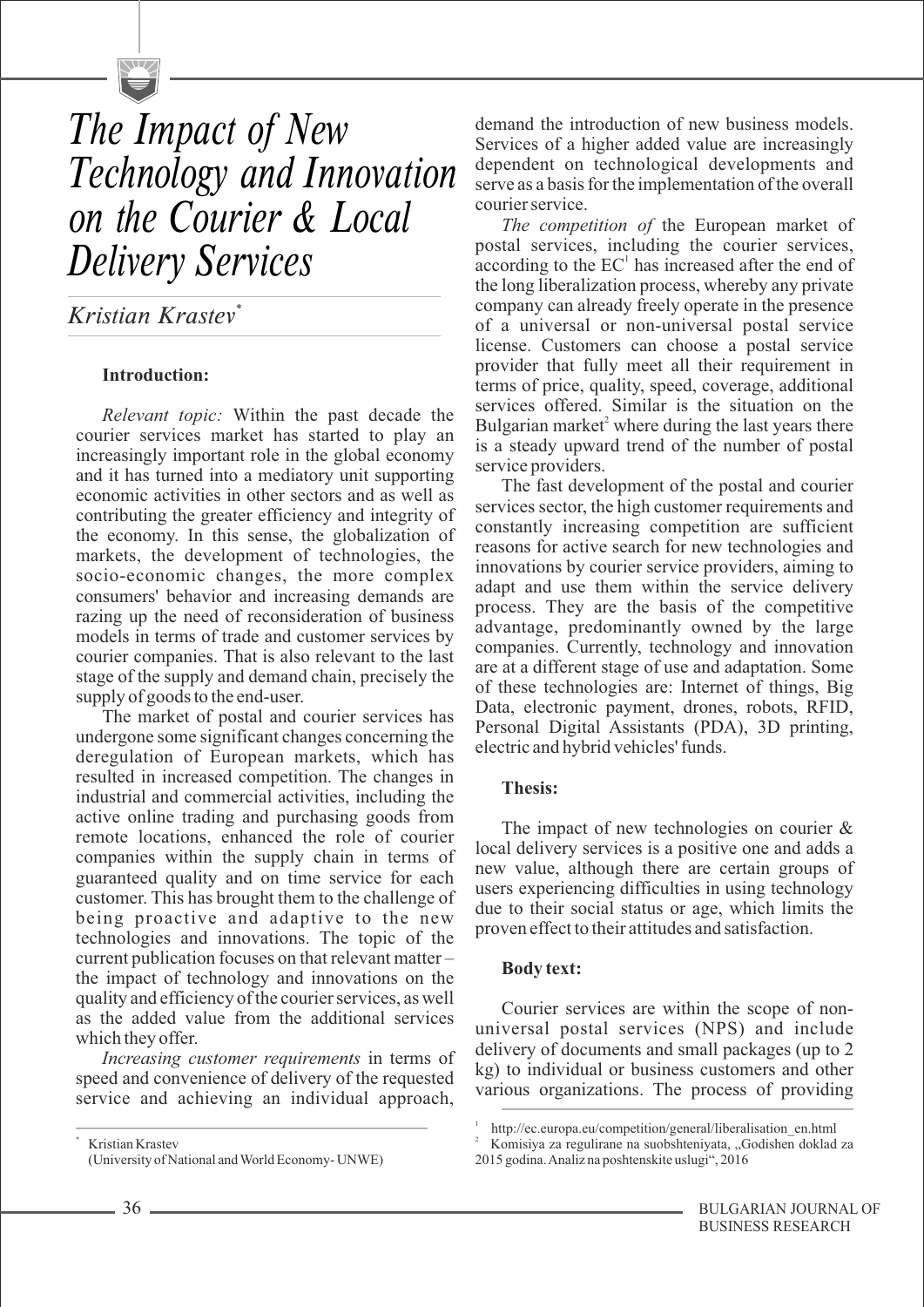these services consists of communication and complex logistics for collecting the shipments (documents and packages), sorting, transportation and delivery. Customers' individual requirements and needs make the process even more complex. The effectiveness of courier services is entirely dependent on the time factor and the level of organization and management of the whole process. Therefore, the aim of the current publication is to show that new achievements in technology and innovation, including the development of electronic technologies adapted to the process of providing courier services, are the basis for achieving higher delivery speed, higher quality and more competitive prices of these services.

The official definitions of "courier service" on which the current publication is based are:

According to Services Sectoral Classification List of the World Trade Organization<sup>3</sup>: "Courier services include: 1. multimodal courier services, performed by a courier, consisting of receiving, carrying and delivering letters, parcels and packages in the country and abroad by means of one or more of transport modes; 2 other courier services of goods not classified elsewhere, e.g. transport or transfer of services without storage."

According to the Law on Postal Services<sup>4</sup>, the courier service is a postal service with added value above the universal postal service, guaranteeing greater speed and reliability, as well as the possibility of integrating additional value-added services such as: collecting from the sender's address; delivery until a specified date; opportunity for changing the destination and the receiver while the parcel is in motion; notifying the sender for the arrival of the shipment; supervised tracing and tracking of the shipments; personalized consumer services.

According to their type courier service providers can be categorized into several segments: B2C (Business to Consumer) B2B (Business to Business) and C2C (Customer to Customer), C2B (Consumer to Business). The widespread

distribution of electronic commerce (e-commerce)<sup>5</sup> has become a major driver of the growing demand for courier service in the B2C segment, shifting the focus of large express operators from the development of added B2B services<sup>6</sup>. Furthermore, usually in this sector a shipment may be a subject of several courier deliveries due to the possibility consumers to return/replace the already purchased goods, and this service is also paid<sup>7</sup>.

According to the Eurostat data $\degree$  in the EU- 28 for the period 2008 - 2015, the number of companies selling online increased by 7% and the reported growth in online trade was 4%. The share of online trade rises from 13% in 2008 to 20% in 2015, i.e. one in every five companies in the EU-28 is trading online. For the period considered, the turnover of online trade also recorded a relatively stable growth of 12% to 16%.

*Figure 1. Online trading and realized working capital for the period 2008-2015 in the EU-28*



The reported growth in online commerce is one of the reasons why the market analysis of the development of postal and particularly courier services, shows impressive results on global, European and even national level.

According to the data of the market analysis of Technavio<sup>9</sup> the Compound Annual Growth Rate

<sup>3</sup> World Trade Organization, 1991. Services Sectoral Classification List, Mtn.Gns/W/120

Zakon za poshtenskite uslugi, v sila ot 01.08.2000 g., izm. DV. br.95 ot 29.11.2016

<sup>5</sup>The definition of "e-commerce" used by Eurostat is "the sale or purchase of goods or services, whether between businesses, households, private individuals or private organizations, via electronic transactions through the Internet or other mediating networks (online communications)."

http://ec.europa.eu/eurostat/statistics-explained/index.php/ Glossary:E-commerce

<sup>6</sup> European Commission, Report of the Commission to the European Parliament and the Council on the implementation of the Postal Services Directive (Directive 97/67 / EC, as amended by Directives 2002/39 / EC and 2008/6 / EC), Brussels, 17.11.2015, EC, SWD(2015) 207 final, [http://eur-lex.europa.eu/legal](http://eur-lex.europa.eu/legal-content/BG/TXT/?uri=CELEX%3A52015DC0568)[content/BG/TXT/?uri=CELEX%3A52015DC0568#footnote27](http://eur-lex.europa.eu/legal-content/BG/TXT/?uri=CELEX%3A52015DC0568)

<sup>7</sup>Technavio, 2016. Global Courier Express аnd Parcel Market 2016- 2020

<sup>8</sup> [http://ec.europa.eu/eurostat/statistics-explained/index.php/E](http://ec.europa.eu/eurostat/statistics-explained/index.php/E-commerce_statistics)commerce statistics

Technavio, 2016. Global Courier Express and Parcel Market 2016-2020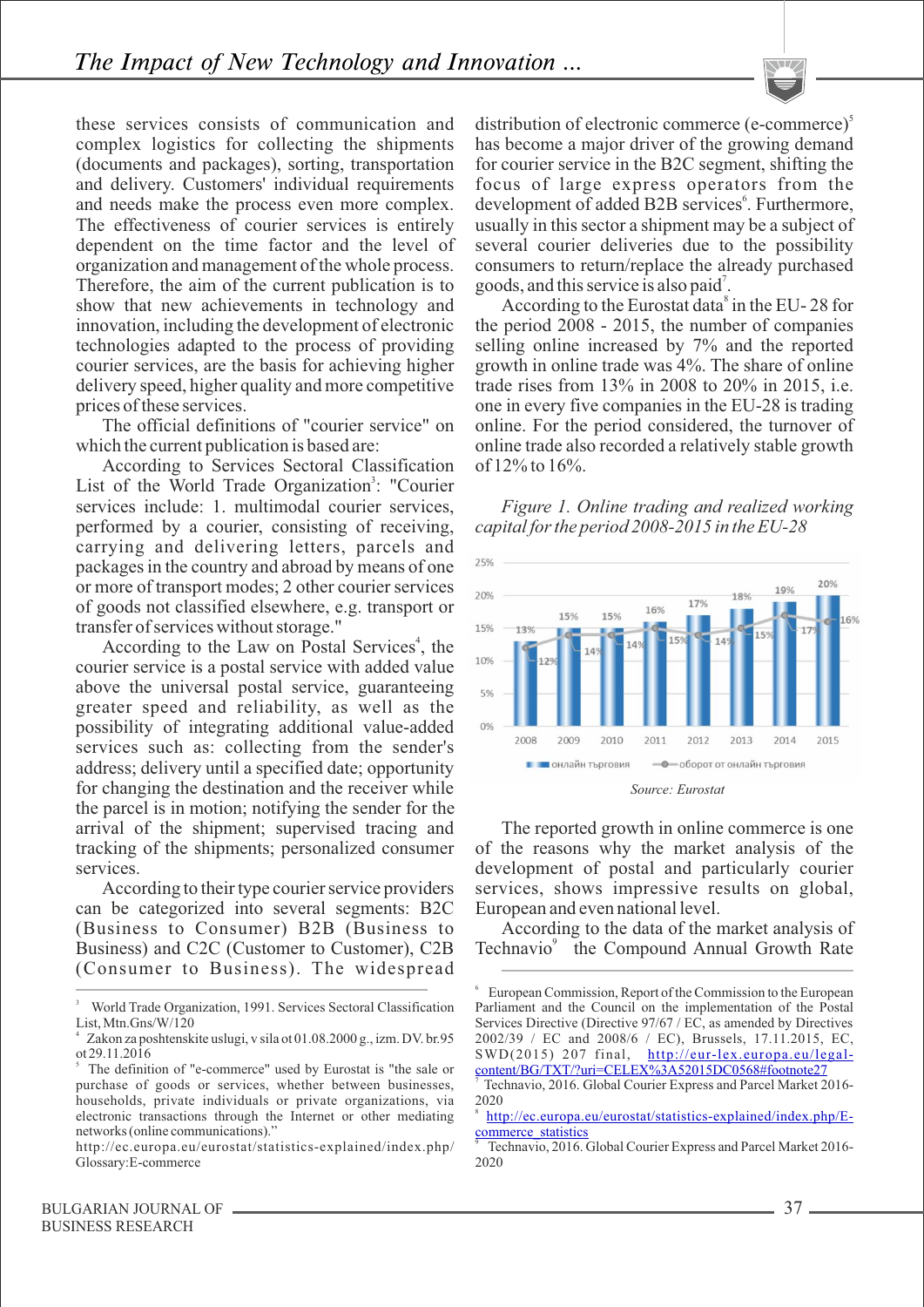(CAGR) on the world market for courier services, parcels and express deliveries for the period 2016- 2020 will be 6%, compared to the rate of growth of express services in Europe, which for the period 2017-2021 is expected to increase by about 4%.

In Bulgaria, according to the Communications Regulation Commission<sup>10</sup>, by 31 December 2015, the number of registered postal operators in the NPS is 145 and the revenues from courier services up to 35 kg, hybrid mail, direct mail advertising, cash on delivery (COD) and delivery notices, is amounted to BGN 240 million. Courier services generated revenues of BGN 216 million in 2015, with an increase of 4% compared to the previous year. Regarding the total number of accepted, shipped and delivered courier items, the growth is 28% compared to 2014.

According to Technavio's<sup> $11$ </sup> worldwide data analysis, the world-class B2C segment is among the fastest growing in online commerce and courier services. For the period 2016-2020, this segment of the courier, parcel and express delivery market is expected to grow by 11%. The higher demand for courier services in this segment in the recent years has forced reconsideration of the business model by courier companies due to the reduced weight of a single delivery and the increased number of customers and delivery requests in different locations. Along with the new challenges, the courier companies are facing a higher demand for express delivery services within a couple of days at a competitive price, as well as providing additional services to help the customer. Along with the new challenges, the courier companies are facing a higher demand for express delivery services within a couple of days at a competitive price, as well as providing additional services to facilitate the customer. This increases the need of greater infrastructure, human resources, higher speed and flexibility of the delivery, lower prices of services in terms of intense competition. In order to achieve efficiency and rationalization in the business process, it is necessary to introduce automation and develop suitable conditions for purposeful and repetitive activities which can guarantee high speed, reduced risk of error, predominance of the mechanical over the manual labor, flexibility in decision making. Technology and IT solutions are the basis of automating the process and providing an opportunity to respond adequately to the customers' needs in the digital world.

## *Figure 2. The driving force of technology*



Source: Personal study based on existing analysis

<sup>&</sup>lt;sup>10</sup> Komisiya za regulirane na suobshteniyata, "Godishen doklad za 2015 godina. Analiz na poshtenskite uslugi", 2016

Technavio, 2016. Global Courier Express and Parcel Market 2016-2020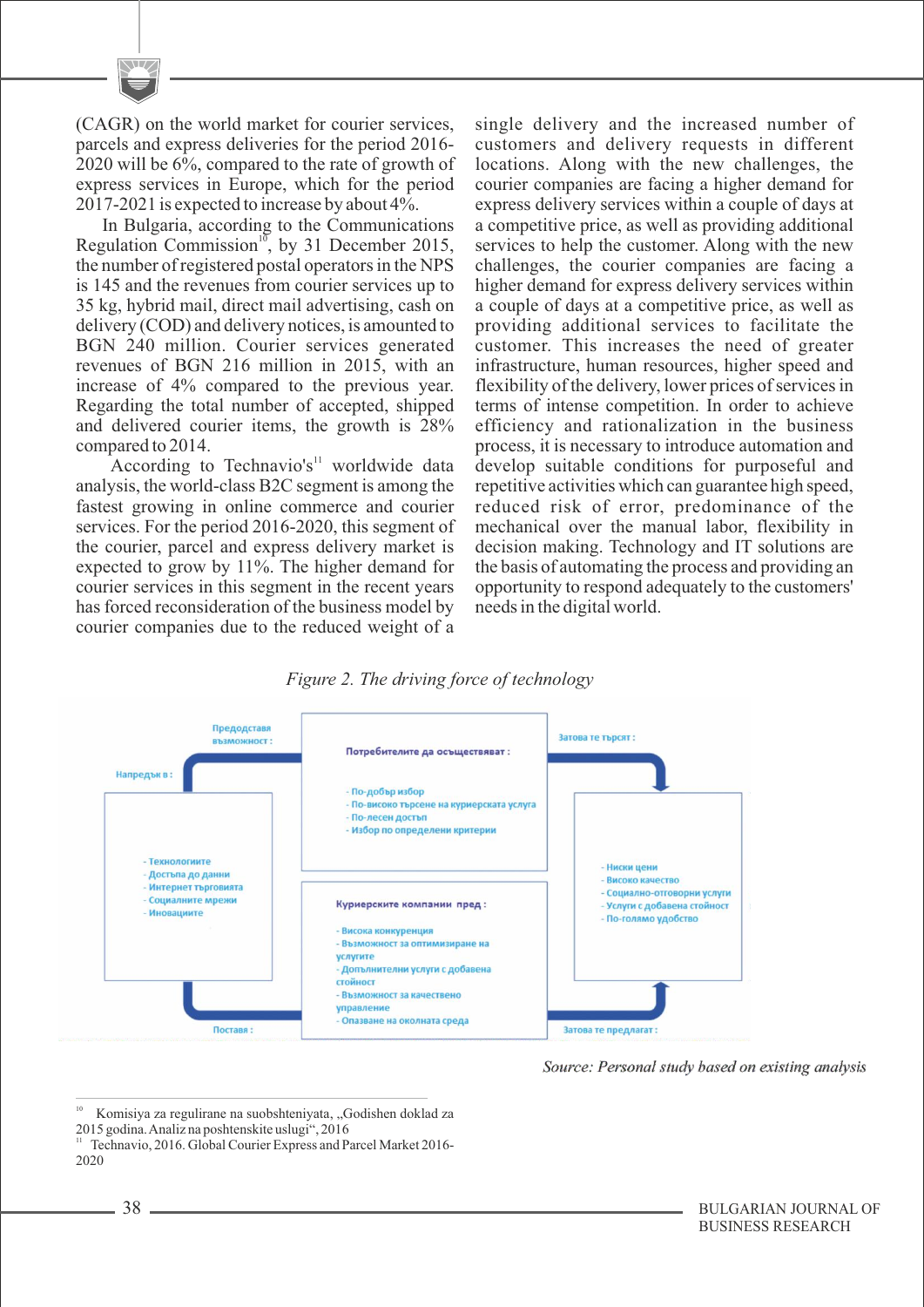



*Source: Personal research, software: Vizzlo*

The main steps in the business cycle of courier services are: receiving a request for an order, picking a shipment from a customer, sorting, transporting to a reloading station, delivery and payment for the service. They require very precise coordination to perform efficient and quality customer service. Companies offering courier services face everyday problems in providing efficient delivery management, especially in cases of inability to deliver (due to the absence of the recipient), traffic, isolated and scattered customers' addresses, sorting of different types and nonstandard shipments. In addition, high competition and constantly increasing customers' demands determine the need to offer some additional valueadded services such as sorting, packing, access to an information system of shipments' management, mobile tracking applications, SMS and email alerts, a possibility of receiving shipments from certain locations. Every successful courier service provider must develop a business model to meet not only the general customer expectations but also all the above listed steps in the delivery chain. There should be provided an easy and convenient way for customers to request a service, receive a shipment and pay, as well as achieve sufficient speed and flexibility in sorting, transporting and delivering. Various technologies such as GPS tracking systems, bar codes, radio frequency identification, information tracking system, etc. are applied to serve these purposes.

The efficiency of adapting new technologies lies in the reduced time for carrying out the operations, the need of less human resources, financial costs in the supporting activities of the courier service – collection, transportation, packing, sorting, delivery, payment.

#### *New technologies and innovations concerning the stages represented in the courier services process*

#### **Management of the overall courier services**

The overall management of logistics services over recent years is based on a widespread use of computers, software with embedded algorithms are laying the basis of optimizing and automating the courier service process. The courier business is actively using technology innovations such as Internet of things, big data analytics, Cloud space and services, and the so-called IT self-learning systems $^{12}$ . The adaptation of these innovations to some extent affects the efficiency of courier services. They are in the core of digitizing the logistics business process and creating a completely new level of interaction between customers and providers.

Internet of Things $\lambda$  is a technology that is widely used in courier services. It is fundamental in achieving an integrated process for connecting data, people, processes, techniques and other physical objects to create an intelligent environment with a coherent digital and physical environment. This is an innovation which enables data exchange between objects and subjects that so far were not able to be digitally bound. Internet of Things is a technology that allows you to monitor the location and status of shipments, people, assets, to automate and coordinate the process in its individual steps, and to improve quality and predictability. This affects the effectiveness of communicating with users, storing, transporting, and managing the process. It is performed by various sensors, transducers, emitting pulses and others.

<sup>&</sup>lt;sup>12</sup> WIK-Consult Report, 2016. Technology and change in postal services – impacts on consumers

<sup>13</sup> DHL Trend Research, Cisco Consulting Services, 2015. A collaborative report "Internet of Things In Logistics". Available from:

http://www.dhl.com/content/dam/Local\_Images/g0/New\_aboutus/i nnovation/DHLTrendReport\_Internet\_of\_things.pdf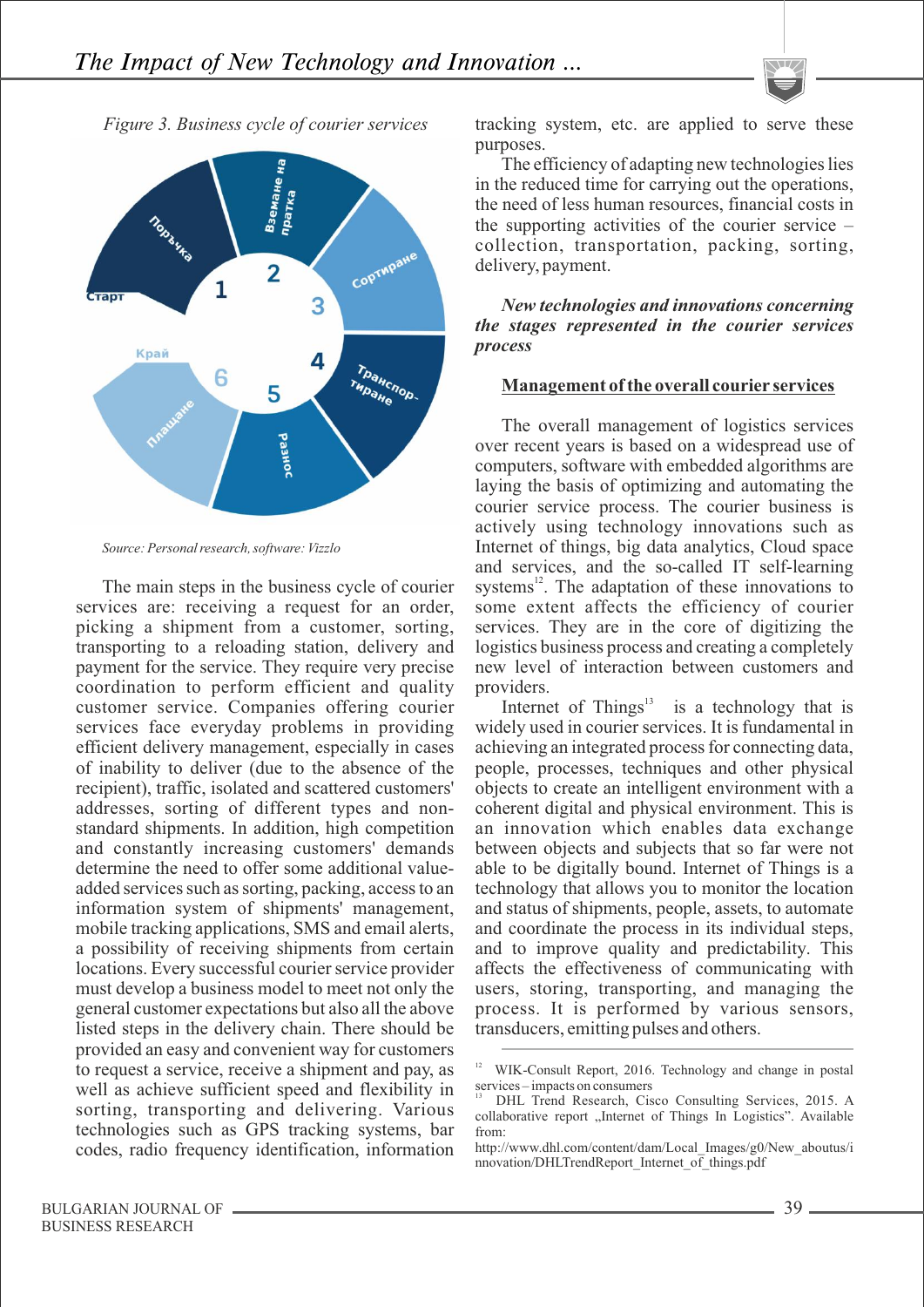"Big Data" analysis is at the heart of optimizing the courier process and reducing costs, quick and effective decision making, creating new, entirely demand-driven additional services and products. This technology automatically analyzes a huge amount of data accumulated across the whole delivery chain, looking for different correlations and hidden links to improve the analysis and speed of decisions taken on specific issues.

Cloud spaces and services provide fast access to a particular service without the need for IT infrastructure or maintenance costs.

IT self-developing systems<sup>14</sup> are systems, algorithms, hardware which develop a new form of automated system that processes data and optimizes the logistics process without a human intervention based on self-improvement. Through this system and together with other innovative technologies, the most effective solutions could be made in all steps of the logistics process.

#### **Sending and receiving a request for a courier service**

The basic technologies that facilitate and optimize the sending and receiving of a courier service request are the ERP systems, the software of customer's address identification via GPS coordinates, the software tracking online coordinates send from phone/ tablet/ computer and mobile applications. Additionally, an innovation in terms of flexibility of receiving/sending shipments is the ability to use automated key positions with increased traffic and workload.

The ERP system, integrated in the courier business, automates the process of receiving requests, creating a bill of lading number, sending reminders (via email or SMS) to customers, and integrating the information into other transport and tracking systems. ERP systems are part of the technologies that are a prerequisite for improving the efficiency and effectiveness, and directly affect time factor, human resources, accessibility and financial resources. The ERP systems reduce the chance of technical error by automatically transferring the data to the specified systems.

Tracking systems and GPS platforms are key te chnologies in optimizing request and transportation processes. They allow real time tracking of the vehicle in the closest proximity to the requested address, in order to optimize the visiting time of the client's address, as well as to recalculate the speed, to set the correct GPS coordinates of the customer's address and to determine the fastest and shortest route, that is best matching the other requests of the relevant courier. This technology optimizes the time and resources needed to complete the delivery request, it contributes the accurate informing of the client concerning the execution of the order and tracking its progress in real time.

The key positions automatic machines are yet another new technology which gives the opportunity to access courier services throughout the day. Customers can easily leave or receive shipments at a convenient time and day. This reduces the cost of human resources, optimizes the cost of transportation and improves customers' access to the service during out-of-work hours. The costs related to the inability to find a customer at his address are reduced to 0. In comparison, in the cases when a customer is visited several times at an address, the costs of reprogramming and unsuccessful delivery are double  $\cdot$ .

## **Sorting practices**

## **Optimization of the sorting process.**

Along with the introduction of IT technologies, sorting of letters and packages can be done not only manually, but semi-automatic or fully automatic. Depending on the size of the company and the number of services it provides, the sorting of mail and shipments via the available technologies can be done both individually or with the help of multisorter machines. Hand work is minimized and is mostly used for non-standard packages. The automatic sorting of mail and shipments influences the sorting speed, accurately determines packages' size, minimizes the manual labor, and the need of human resources and leads to optimized ordering of shipments in the transport vehicles.

Barcode technology and scanners are innovations that are already being used by courier companies for identification and sorting of individual deliveries and they successfully replace <sup>14</sup> DHL Trend Research, 2016, Logistics Trend Radar, Available the handwriting and manual sorting of shipments.

from:

[http://www.dhl.com/content/dam/downloads/g0/about\\_us/logistics](http://www.dhl.com/content/dam/downloads/g0/about_us/logistics_insights/dhl_logistics_trend_radar_2016.pdf) [\\_insights/dhl\\_logistics\\_trend\\_radar\\_2016.pdf](http://www.dhl.com/content/dam/downloads/g0/about_us/logistics_insights/dhl_logistics_trend_radar_2016.pdf)

<sup>&</sup>lt;sup>15</sup> TPR, Department of Transport and Regional Economic, University of Antwerp, 2015. Cross-Border Parcel Logistics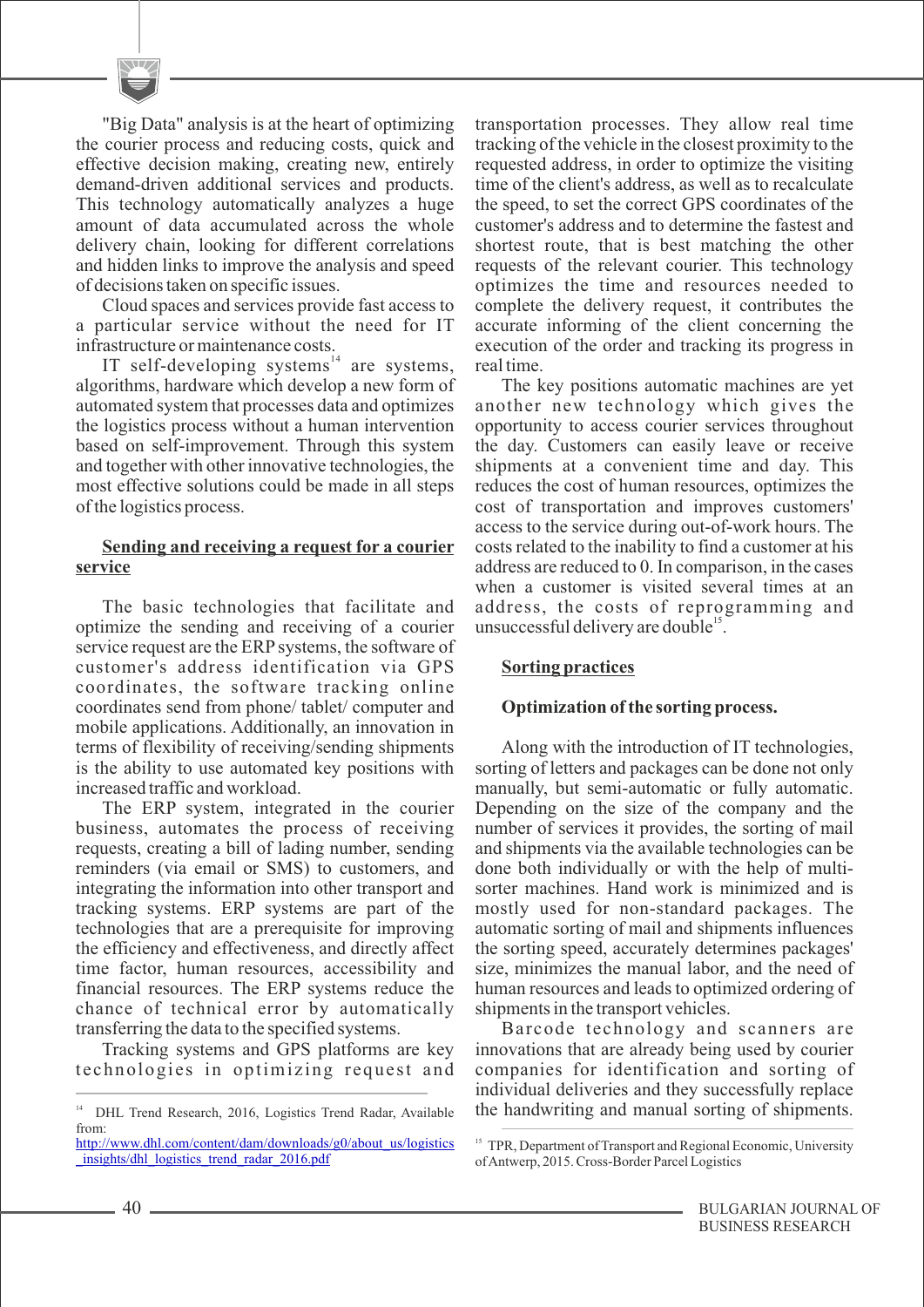The barcode technology has a unique code that helps to identify the shipment with a scanning system. As technology advances, the barcode system devolves in various dimensions, allowing the introduction of additional information. This leads to automatization of the labeling process and sorting, it helps tracking the shipment, reduces manual labor costs and considerably increases the speed of the performed steps. A downside of the barcode technology is the need to place the shipment with the bar code to the scanning system, which in some cases requires the intervention of human labor, but in a minimum quantity. The barcode technology, as well as the necessary hardware for its use – printers, scanners, are at a price that quickly returns the costs from the increased speed and reduced manual labor. This technology can be used as a basis for upgrading and delivering new value-added services for sorting and tracking the shipment in real time.

Radio-frequency Identification  $(RFID)$ <sup>16</sup> is an innovative and more expensive technology for reading or identifying data via radio waves. It could replace the barcode technology, as the underlying difference between them is that RFID allows data to be read at a distance through the interaction of an antenna, reader and server. This reduces to a minimum the chance of human error and it is not necessary to have a close contact between the consignment and the reader, thus automatically are processed a huge number of shipments for a short time.

The Robotics<sup>17</sup> is a technology that is being developed daily, although its active use is expected in about 5 years, according to DHL's Logistics Radar. In logistics, this innovation is mainly adapted to reduce manual labor in warehouses and sorting centers by creating an environment in which robots interact with people to perform repetitive actions. The technology can save time and human resources in terms of transferring, assembling, packing, loading, monitoring, inventory management and other type of operations. Active work is being done to fully adapt robotics to the activity of the courier process. The future development of the technology is dedicated to the

complete automation of the processes and work in the sorting centers and deliveries.

#### **Payment**

Optimizing the process of payment and receiving the deliveries is also related to the development of technology. Increased operational control and delivery efficiency is guaranteed with the introduction of the digital signature (esignature) technology which reduces the risk of unauthorized delivery. The efficiency in adaptation of the technology is based on eliminating paper carriers as proof of delivery, their processing, archiving and transportation. The electronic signing is an easy and fast approach with no negative effect on the consumers' attitudes. The data processing is automatic, the information is directed and archived for seconds with a specialized software for various needs. The risk of losing the proof of delivery or accepted order is reduced to a minimum.

The different types of non-cash payment and online billing are technologies that affect the speed of service, significantly increase customer's convenience, contribute the additional services of added value. The cash payment requires much more time to finalize the delivery process.

# **Transportation and delivery**

When carrying out the step "delivery of shipment" from the process of courier services human labor is still actively applied. Technologies such as the delivery management and optimization software is used in almost all courier companies. The real-time courier and shipment tracking applications and the widespread introduction of the specialized software and GPS systems not only simplify but also influence the efficiency of planning and performing the service.

The innovative technologies for transportation of courier shipments such as electric and hybrid vehicles, drones, self-propelled vehicles are under development and adaptation. Major companies such as UPS, FedEx, DHL and others have already launched programs to replace the existing automobile park with electric and hybrid vehicles. Numerous studies have demonstrated the impact of new technologies on conventional vehicles in terms of reducing fuel consumption, carbon dioxide emissions and maintenance costs. Although the value of electric and hybrid vehicles is higher than

<sup>&</sup>lt;sup>16</sup> Radio-frequency Identification (RFID), see: Harrop, P., 2005. RFID in the Postal and Courier service

http://www.idtechex.com/research/articles/rfid\_in\_the\_postal\_and [courier\\_service\\_00000338.asp](http://www.idtechex.com/research/articles/rfid_in_the_postal_and_courier_service_00000338.asp)

DHL Trend Research, 2016, Robotics In Logistics. Available from: [http://www.dhl.com/content/dam/downloads/g0/about\\_us/logistics](http://www.dhl.com/content/dam/downloads/g0/about_us/logistics_insights/dhl_trendreport_robotics.pdf) [\\_insights/dhl\\_trendreport\\_robotics.pdf](http://www.dhl.com/content/dam/downloads/g0/about_us/logistics_insights/dhl_trendreport_robotics.pdf)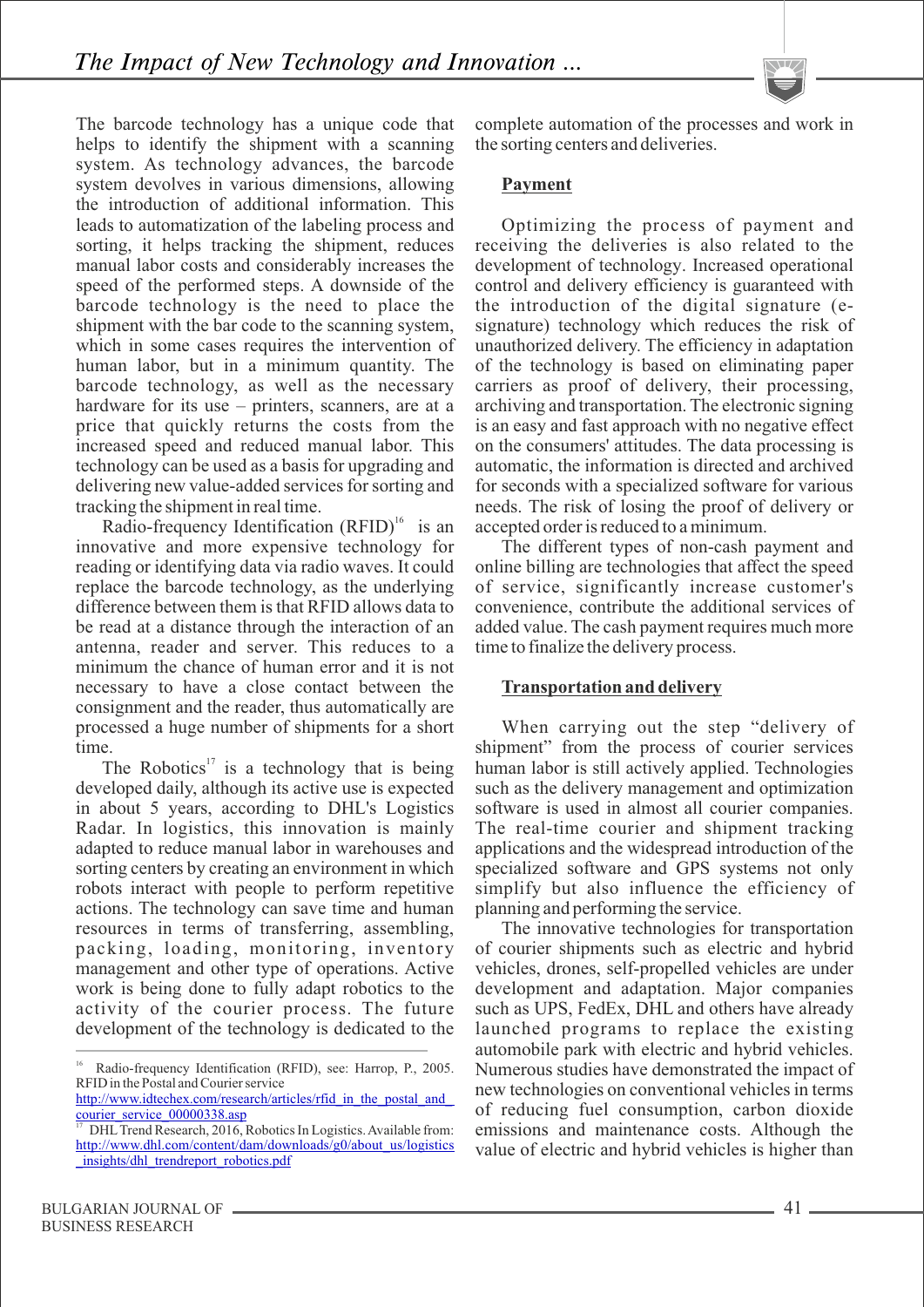traditional ones, the price difference is reduced by the saved fuel costs in the future, the tax relief and the increased demand for services involving socially responsible items. Customers, especially in large cities, are highly appreciating the use of such technologies and setting requirements to the courier companies in terms of sustainable development and environmental protection.

The delivery provided by drones is a new technology, not entirely developed yet. It has the potential to transport small packets within the range of a certain distance. DHL Express $\frac{18}{18}$  is one of the first companies to imply a droning helicopter for specific needs. With the development of robotics, this technology will help reaching customers in hard-to-reach locations as well as reducing the time and cost of such deliveries.

The innovation of the future is self-propelled vehicles and their adaptation within courier services in the step of transporting shipments. According to  $DHL$ <sup>19</sup> research, the main effects of using selfpropelled vehicles are improved safety, higher efficiency, less negative impact on nature and higher comfort. This technology could be very successfully applied in logistics and courier services. Particularly, it could be used in warehouse operations, for transportation in certain spaces, where the process can be defined and controlled. Such technology is currently being used as part of the vehicle's driving system, such as the speedmaintenance system, maneuverability, others.

3D printing is an innovative technology that is mostly developed for industrial purposes. The introduction of this technology as part of courier services has a mixed effect due to the possibility of changing the traditional production and trade, which are the main sources of courier shipments.  $UPS<sup>20</sup>$  is one of the first courier companies to create an international 3D printing factory on customers' demand. The effect of this technology on courier services is expected to be smooth and the overall change in the production process should go from a mixed type of applying both traditional and innovative technologies to completely using the new technologies.

Based on the studied theoretical models and the existing business practices, the following classification has been made regarding the degree of influence of new technologies on the main elements of the efficiency of the courier service:

<sup>18</sup> http://www.dhl.com

<sup>19</sup>DHL Trend Research, 2014. Self-Driving Vehicles In Logistics, Available from:

[http://www.dhl.com/content/dam/downloads/g0/about\\_us/logistics](http://www.dhl.com/content/dam/downloads/g0/about_us/logistics_insights/dhl_self_driving_vehicles.pdf) [\\_insights/dhl\\_self\\_driving\\_vehicles.pdf](http://www.dhl.com/content/dam/downloads/g0/about_us/logistics_insights/dhl_self_driving_vehicles.pdf)

<sup>20</sup>UPS Pressroom, 2016. UPS On-Demand 3D Printing Network Expanded To Asia,<https://pressroom.ups.com>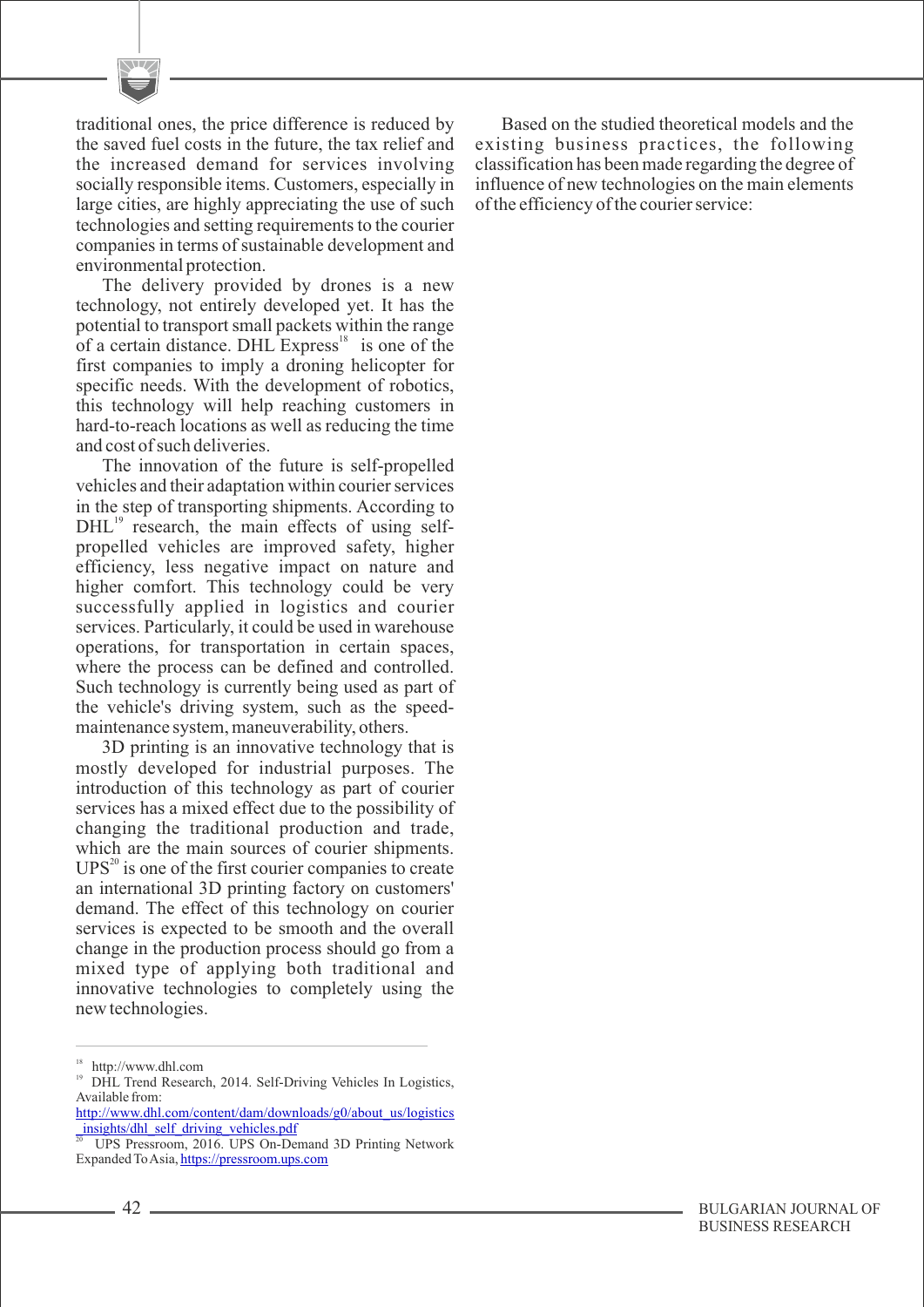

| Technology/<br><b>Innovation</b>                | Automatization | <b>Easy access of Reduced costs</b><br>the clients |   | <b>Reduced time</b>             | Human<br>resources<br>required |
|-------------------------------------------------|----------------|----------------------------------------------------|---|---------------------------------|--------------------------------|
| <b>Internet of things</b>                       | .              | .                                                  | . | .                               |                                |
| <b>Big Data</b>                                 | .              | 8888                                               | . | .                               | .                              |
| <b>Cloud</b> spaces                             | 8888           | .                                                  |   | 0000                            | 8888                           |
| Self-developing systems                         | .              | 8888                                               | . | .                               | .                              |
| <b>ERP</b> systems                              | .              | .                                                  |   | .                               | .                              |
| <b>GPS</b> systems                              |                | .                                                  | . | .                               | .                              |
| Key position automatic<br>machines              | <b>0000</b>    | .                                                  | . | .                               | .                              |
| <b>Barcode</b><br>and scanning<br>devices       |                | .                                                  | . | .                               | .                              |
| Radio-frequency<br><b>Identification (RFID)</b> | .              | .                                                  | . | .                               | ╻╻<br>. .                      |
| <b>Robotics</b>                                 | .              | .                                                  |   | .                               | .<br>. .                       |
| Online/<br>non-cash<br>payment                  | .              | .                                                  | . | .                               | 8888                           |
| <b>Digital signature</b>                        | .              | .                                                  |   | .                               | <b>0000</b>                    |
| Electric<br>hybrid<br>and<br>vehicles' funds    | <b>0000</b>    | <b>0000</b>                                        | . | 8888                            | 0000                           |
| <b>Drone</b>                                    | 8888           |                                                    |   | .                               |                                |
| <b>Self-Propelled Vehicles</b>                  | .              | 0000                                               |   | .                               |                                |
| 3D printing                                     | 8888           | 8888                                               |   | Source: self-conducted research | 8888                           |

*Table №1 Level of influence of the new technologies upon the main elements concerning the evaluation of service efficiency*

*Legend*: **UUUD** MEO≤<sup>•</sup><sup>∞</sup>¥ØÆ does not affect the certain element; ■■■<sub>- strong influence on</sub> the certain element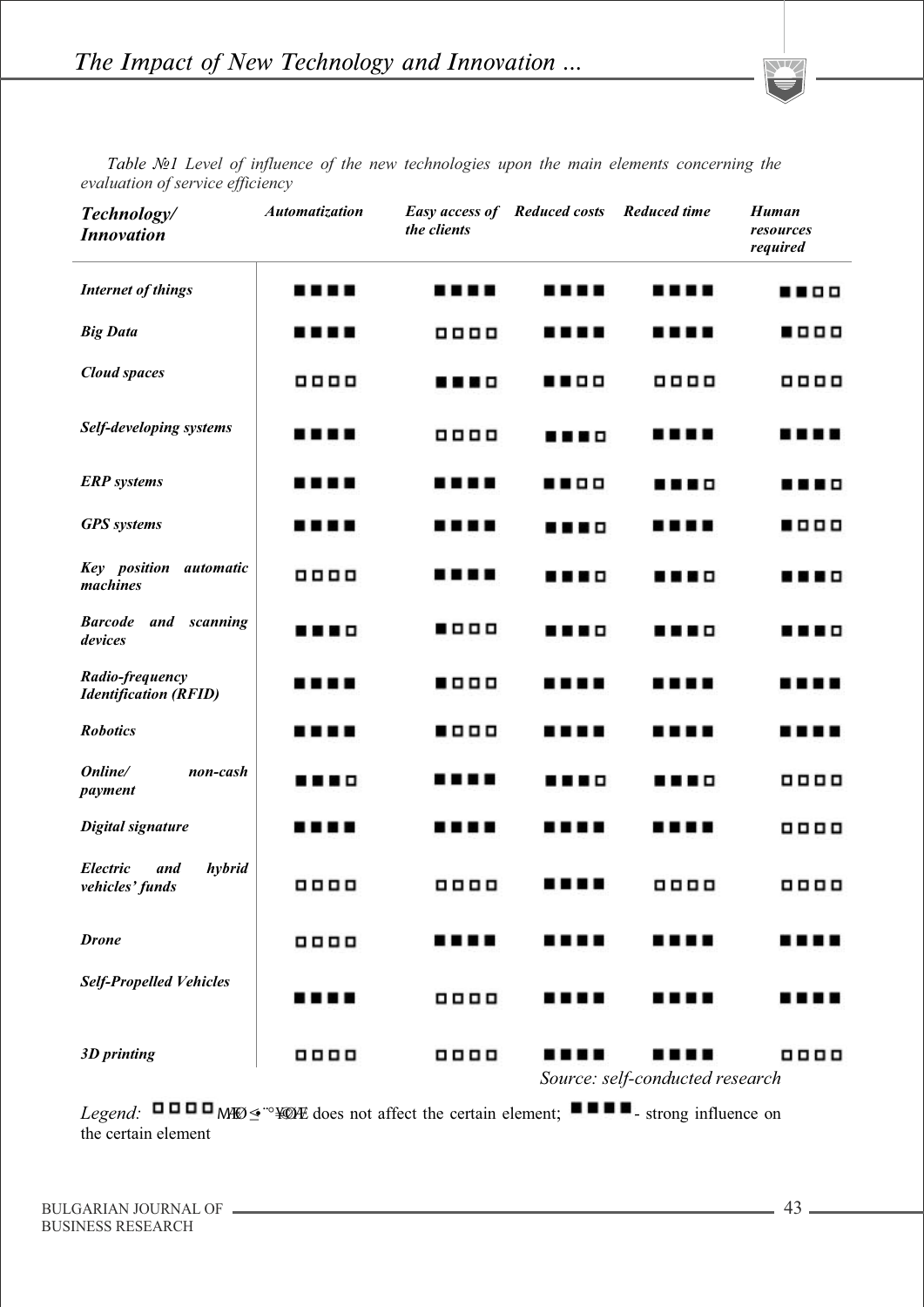The table shows the impact of the different technologies used in courier services on the efficiency of the service. As already mentioned above, the quality and cost of the service depend on the degree of automation, the easy access of customers to basic and additional value-added services, the reduction of financial costs and the time spent in implementing the process as well as the reduction of the human resources. The integrated use of the different technologies and innovations multiplies the effect on efficiency.

#### **Effects on the environment and sustainable development from applying the technology and innovation in courier services**

The introduction of innovations and technologies in courier services directly affects the sustainable development and environmental protection by providing savings, reducing used fuel and resources, optimizing the service delivery process. According to the US Environmental Protection Agency<sup>21</sup>, 14% of the world's main greenhouse gas emissions for 2010 are due to the transportation sector. The customer's requirements towards the chosen courier company increasingly are focusing on the company's social responsibility in terms of the amount of carbon dioxide emitted during shipment and other effects.

The technologies have a direct impact on the reduction of carbon emissions by optimizing the route of transport vehicles, using environmental friendly vehicles such as hybrid and electric cars and drones, using software to calculate the carbon emissions when compiling the delivery routes, reducing the use of electricity by the automation of the process. New technologies have an impact on improving carbon efficiency, they are reducing the carbon footprint on environment and providing carbon neutral services.

## **The impact of technologies on people**

Along with the increasing competition and decentralization of the courier services market, managing customers' expectations is playing an increasingly important role. Fast-developing technologies make it easier for users to access the service often by shortening the request time, the time for coordinating between the user and the courier, making the real-time tracking of an order, easy forwarding and non-cash payment possible. All these facilities can have a **positive effect** on the demand and satisfaction of the customers of the service. Aconfirmation of that could be found in the WIK Consult study<sup>22</sup>.

Besides the significantly positive impact of technologies, for certain groups of people, such as those with low education and social status or the elderly people, they may have **a negative impact**. The degree of using new technologies and experiencing the innovation benefits is quite uneven among these service customers. This is due to the fact access to technology or services requires specific knowledge in the field of technology, internet access and available computer or smart device.

## *Economic effects*

The positive effects could be divided into direct and indirect. The direct ones are related to the growing added value of the services of courier companies and those serving a more competitive environment, quality and prices.

The indirect ones stand out within the development of technology and innovations and their effect on other relevant economic activities, as well as the customers' benefit and reduced alternative costs.

Innovation in courier services has much greater economic potential than it might seems at first, not only for the development of that service market but also for supporting other economic activities. Furthermore, they are a very important driving force for the development of knowledge and technology in other related industries such as information technology (IT) and programming of specialized software, serving the changing needs of the costumers of courier services, engineering technology, software of service-related devices, etc.

## **Conclusion:**

The development of the courier & local delivery services is directly related to the introduction of the new technologies and the adaptation of innovations,

United States Environmental Protection Agency, Global Greenhouse Gas Emissions Data. Available from: https://www.epa.gov/ghgemissions/global-greenhouse-gasemissions-data

<sup>&</sup>lt;sup>22</sup> WIK-Consult Report, 2016. Technology and change in postal services – impacts on consumers